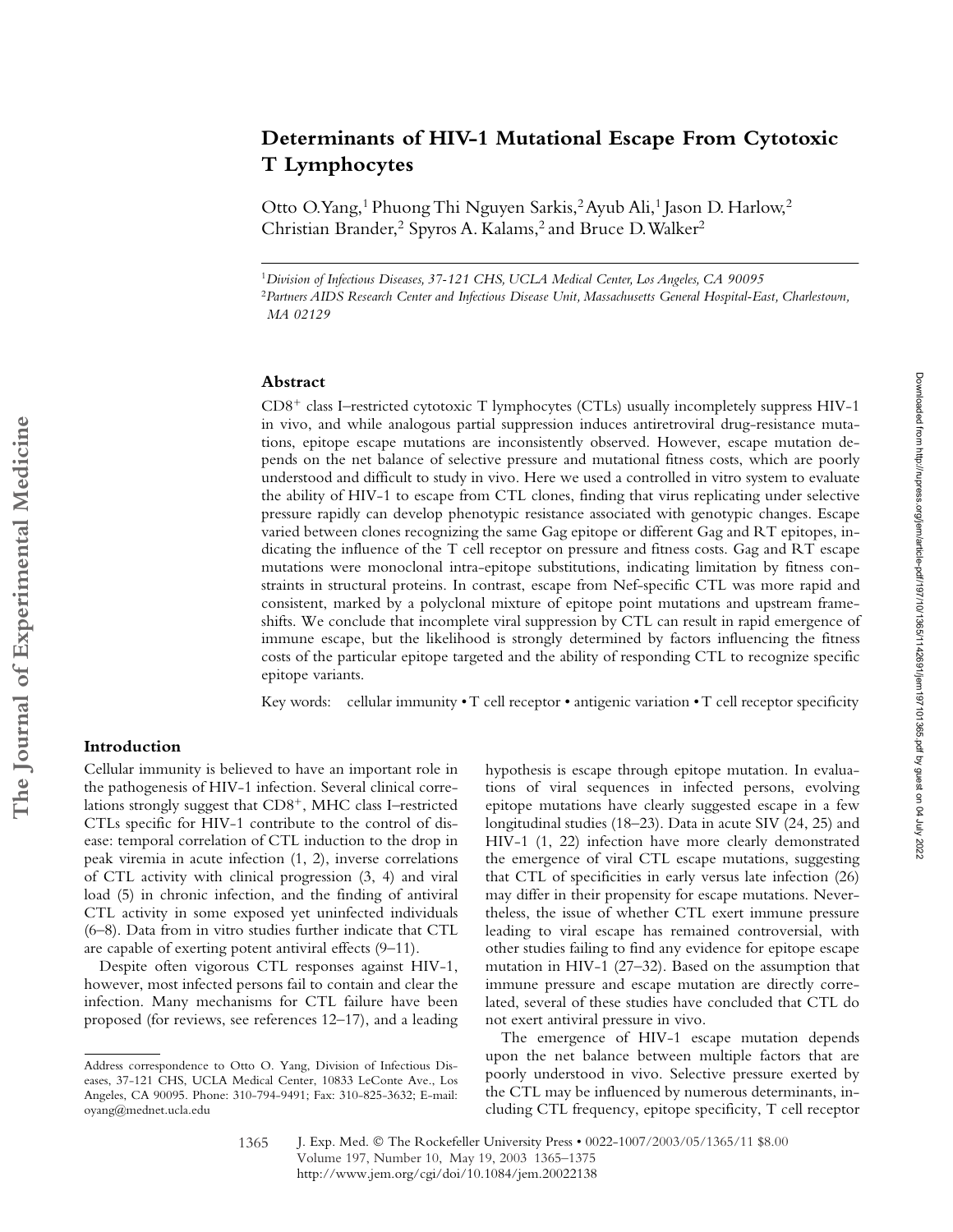properties, and functional state of the CTL. In turn, viral constraints on the generation of epitope mutations include the viral fitness cost of the mutations, through either direct loss of replicative capacity or interference with functions important for viral persistence. Indirect factors such as access of CTL to infected cells, the level of viral replication and diversity, the types of cells infected, the interplay between CTL of multiple specificities, and viral immunemodulatory strategies (such as MHC down-regulation) likely play a role as well. For an epitope mutation to predominate in vivo the sum of these factors must favor overall fitness of the viral mutant.

It is unclear to what extent the lack of the escape observed for some CTL responses in vivo reflects lack of CTL pressure or the influence of other factors. Absence of escape mutations could reflect the selective persistence of CTL that recognize highly constrained epitopes where change is not tolerated, inadequate CTL function and immune pressure, or a combination of these and/or other factors. Therefore, we have evaluated the ability of CTL to induce escape mutations in HIV-1 in vitro where conditions can be readily standardized. We used a panel of HIV-1–specific CTL clones characterized for epitope specificity and HLA restriction, cocultured with acutely infected HIV-1–permissive T cell lines, to evaluate the evolution of escape mutations while controlling for factors that cannot be manipulated feasibly in vivo.

#### **Materials and Methods**

**The Journal of Experimental Medicine**

The Journal of Experimental Medicine

*HIV-1–permissive Cell Lines.* T1 (33), T2 (34), and H9 (35) cells were maintained as described previously (10). T1 cells expressed HLA A2 and B60 as determined by serological typing and were therefore HLA matched at the restricting class I allele with all the CTL clones in this study. T2 cells (class I antigen transportdeficient) or H9 cells (not expressing HLA A2 or B60), being unable to present antigen to the CTL studied, served as negative control cells for all the selection experiments described below.

*HIV-1 Molecular Clone Point Mutants.* NL4–3 (36) Gag p17 point mutations were produced by PCR-based point mutagenesis (37) of the p83–2 plasmid (38) with sequence confirmation. These mutants are indicated in Table I.

*Virus Stocks.* HIV-1 IIIB was produced by serial passaging in H9 cells. NL4–3 and NL4–3 Gag mutant virions were produced by coelectroporation of H9 cells with p83–2 derivatives and p83– 10 plasmid DNA linearized with EcoR1 (38). NL4–3.1 differed from wild-type NL4–3 by point mutations in p17 Gag, altering the NL4–3 sequence from SLYNTIAVL to the consensus SLYNTVATL sequence (Table I). Low passage virus stocks were frozen in aliquots at  $-80^{\circ}$ C until use. Viral titer (TCID<sub>50</sub>/ml) was determined by endpoint dilution with C8166 indicator cells as described previously (39).

*CTL Clones.* HIV-1–specific CTL clones were obtained from the blood of infected individuals by cloning of PBMC at limiting dilution, and characterized for specificity and class I restriction as described previously (40). Three clones (161JxA14, 18030D23, 115DEC4) recognized the HLA A2–restricted epitope SLYNTVATL (SL9) in Gag (p17 amino acids [a.a.]\* 77–85, SL9). One (68A62) recognized the A2-restricted epitope ILKEPVHGV (IV9) in reverse transcriptase (RT a.a. 309–317).

One (161JD27) recognized the B60-restricted epitope IEIKDT-KEAL (IL10) in Gag (p17 a.a. 92–101). One (161Jx12) recognized the B60-restricted epitope SEGATPQDL in Gag (p24 a.a. 44–52). Two (STD11, KM3) recognized the B60-restricted epitope KEKGGLEGL (KL9) in Nef (Nef a.a. 92–100; all positions are numbered in relation to HXB2 sequences). Of note, clones 161JxA14, 161JD27, 161Jx12, and STD11 were derived from a single infected long-term nonprogressing individual, subject 161J. All CTL were maintained as described previously (10).

Passaging of HIV-1 Under Selection by CTL Clones.  $5 \times 10^6$ T1 and control H9 or T2 cells were initially infected with HIV-1 at a multiplicity of  $10^{-1}$  TCID<sub>50</sub>/cell for 4 h, followed by two washes and resuspension in RPMI supplemented with 10% fetal calf serum and 50 U/ml IL-2 (NIH AIDS Reference and Reagent Repository).  $5 \times 10^5$  CTL were then added in a total volume of 10 ml R10–50, followed by culture in a T25 flask in a humidified incubator with  $5\%$   $CO<sub>2</sub>$ . The cultures were then fed twice over the next week, followed by harvesting of the cell pellet and supernatant virus, which were both saved at  $-80^{\circ}$ C. The process was then repeated in a second round of passage using the supernatant virus, at an initial input of 500 pg p24 antigen (quantitated by commercial p24 ELISA kit; Dupont) per 106 target cells. The second round was otherwise performed in identical fashion to the first, with cell pellets and supernatant virus again saved for subsequent analyses.

*Analysis of HIV-1 for Susceptibility to Inhibition by CTL.* HIV-1 was tested for susceptibility to inhibition using a coculture system we developed previously (10). T1 cells (HLA matched at A2 or B60 with all the clones used in this study) were infected with the passaged supernatant virus at 500 pg p24/106 cells, washed twice, and cocultured with CTL at a ratio of  $5 \times 10^5$  T1 cells with 1.25  $\times$  10<sup>5</sup> CTL. At two to four day intervals, 1 ml of supernatant was removed for quantitative p24 ELISA (Dupont) and replaced with fresh medium.

*Chromium Release Assays.* CTL were assessed for specific lysis of peptide-loaded target cells as described previously (41). Briefly, target cells were labeled with  $\text{Na}_2{}^{51}\text{CrO}_4$  (New England Nuclear) for 1 h with or without synthetic peptide at 100  $\mu$ g/ml unless otherwise indicated. Cytolytic activity against these target cells was then determined by adding effector CTL at a ratio of 5:1 (with appropriate controls for spontaneous and maximal lysis) in a 96-well U-bottom microtiter plate and measuring 51Cr release in duplicate after 4 h. For determination of the 50% sensitizing dose of peptides  $(SD_{50})$ , the target cells were preincubated with serial 10-fold concentrations of the peptide, and the approximate concentration resulting in 50% of maximal killing by the CTL was extrapolated.

*Analysis of Passaged Virus for Epitope Mutations.* DNA was isolated from the cell pellets after each round of passaging (Puregene DNA isolation kit; Gentra Systems). Proviral sequences were amplified using nested PCR (25 cycles each for two amplifications), under limiting dilution conditions predetermined by dilution series to yield approximately one amplification per five reactions. Positive reactions were then PCR-sequenced using the same primer set as the secondary amplification.

*Sequences Around the SLYNTVATL (SL9) and IEIKDTKEAL (IL10) Epitopes.* A sequence spanning potions of Gag p17 and p24 was amplified using outer primers GCGGAGGCTAGAA-GGAGAGAG (5LTR768) and TGCTGTCATCATTTCTTC-TAGTGT (3gag1047), and inner primers ATGGGTGCGAGA-GCGTCAGTAT (5gag1) and TCTATCCCATTCTGCAGC-

<sup>\*</sup>*Abbreviation used in this paper:* a.a., amino acid(s).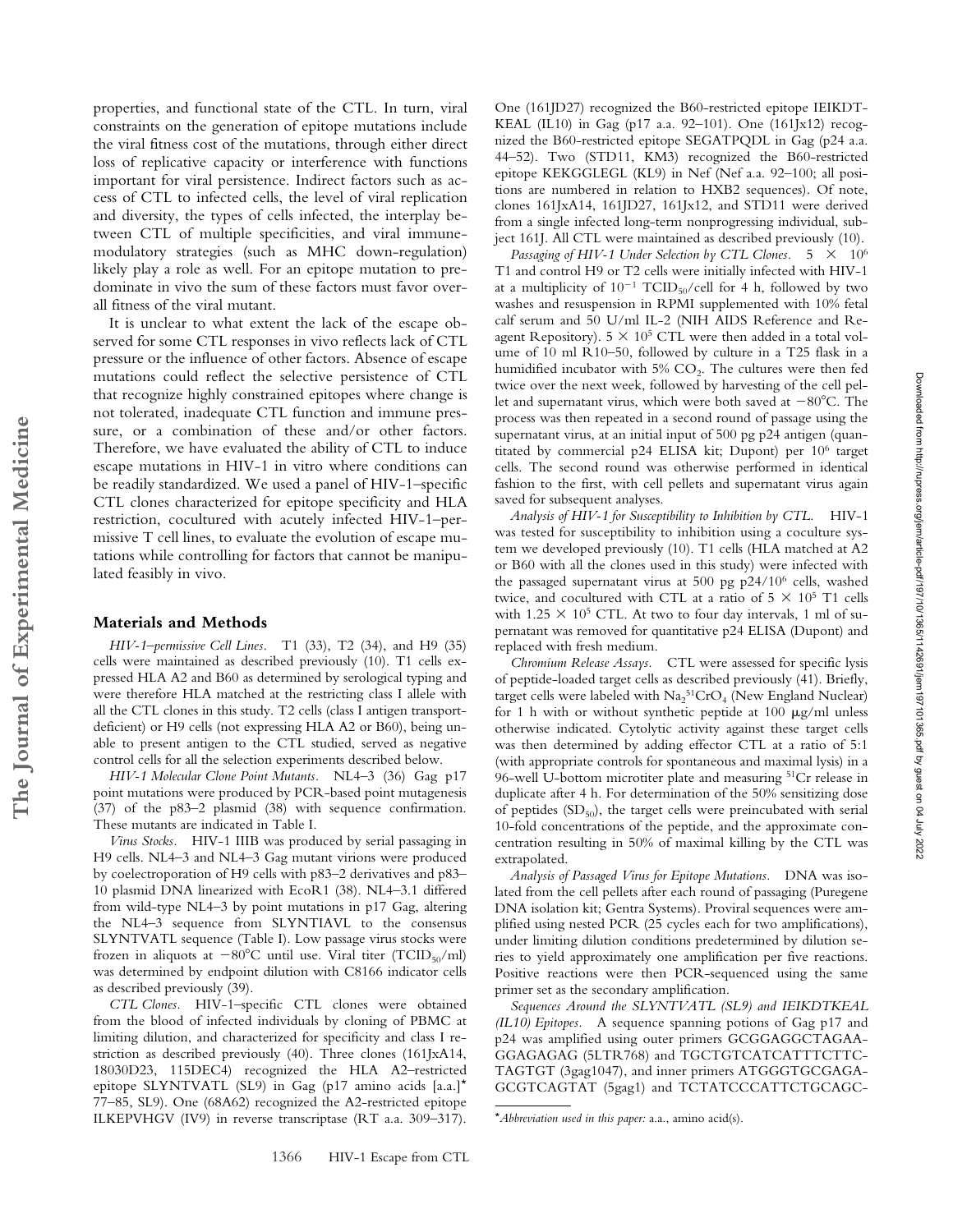| DNA sequence |  |  |  |  |  |                                     |  | A.A. sequence             |                                   |  |
|--------------|--|--|--|--|--|-------------------------------------|--|---------------------------|-----------------------------------|--|
|              |  |  |  |  |  | TCA TTA TAT AAT ACA GTA GCA ACC CTC |  | SLYNTVATL                 | (Consensus SL9 sequence, NL4-3.1) |  |
|              |  |  |  |  |  | TCA TTA TAT AAT ACA ATA GCA GTC CTC |  | $- - - - - - - - - - - -$ | $(Wild-type NLA-3)$               |  |
|              |  |  |  |  |  | TCA TTA TTT AAT ACA GTA GCA ACC CTC |  | $-$ - $F$ - - - - - -     |                                   |  |
|              |  |  |  |  |  | TCA TTA TTT AAT ACA ATA GCA ACC CTC |  | $- - F - - T - - -$       |                                   |  |
|              |  |  |  |  |  | TCA TTA TAT AAT CTA GTA GCA GTC CTC |  | $- - - - 1 - - 1$         |                                   |  |

The panel of SL9 mutant viruses used in Fig. 1 is indicated. Point mutagenesis was performed on NL4-3 to alter the epitope; changed nucleotides are underlined. Amino acid sequences of the epitope relative to the consensus SL9 sequence are also indicated.

TTC (3gag642). This amplified HIV-1 nucleotides 812–1410 (HXB2 numbering), containing the coding sequences for SL9 (1018–1044) and IL10 (1063–1092).

*Sequences Around the ILKEPVHGV (IV9) Epitope.* A sequence spanning a portion of reverse transcriptase was amplified using outer primers AGAACCTCCATTCCTTTGGA (RT3218F) and TGGGCCTTATCTATTCCATCTAAAAATAGT (4255R), and inner primers TACAGCCTATAGTGCTGCCAG (RT3271F) and GTGCTGGTACCCATGCCAGATAGAC (4164R). This amplified HIV-1 nucleotides 3292–4139, containing the coding sequences for IV9 (3474–3500).

*Sequences Around the KEKGGLEGL (KL9) Epitope.* A sequence spanning almost all of Nef was amplified using outer primers AGAGCTATTCGCCACATACC (NEF8736) and TAGTTAGCCAGAGAGCTCCCA (NEF9589R), and inner primers CTATAAGATGGGTGGCAAGTG (NEF8780F) and TTATATGCAGCATCTGAGGGC (NEF9495R). This amplified HIV-1 nucleotides 8810–9498, containing the coding sequences for KL9 (9069–9095).

## **Results**

*CTL Clones Recognizing the Same Epitope Exhibit Differential Tolerance for Epitope Mutation.* HIV-1–specific CTL clones vary in their ability to recognize epitope mutants as determined by synthetic peptide titrations, as has been shown for a comprehensive study (31) of CTL recognizing a common HLA A2–restricted epitope in Gag p17 a.a. 77– 85, SLYNTVATL (SL9). To evaluate whether this poor recognition of exogenously added peptide variants affects the antiviral function of CTL, two SL9-specific clones from different persons were tested for their ability to suppress a panel of HIV-1 mutants differing in SL9 sequence (Fig. 1). Clones 161JxA14 and 18030D23 demonstrated clear differences in their ability to act upon HIV-1 with variation in SL9. Whereas 161JxA14 still suppressed virus with the --F------ variant of SL9, 18030D23 did not. Conversely, the --F--I--- and -----I-V- variants were suppressed by 18030D23 but not by 161JxA14. Previously published (31) 50% sensitizing dose peptide concentrations  $(SD<sub>50</sub>)$  for recognition of exogenously added peptide variants by 18030D23 indicated that SL9 and variants --F--I-- and -----I-V- were relatively well-recognized  $(SD_{50} < 50$ ng/ml), whereas the other poorly inhibited variants were inefficiently recognized  $(SD_{50} > 500$  ng/ml). Although

1367 Yang et al.

161JxA14 was not evaluated in that study, two other SL9 specific clones from the same subject exhibited good recognition of SL9 and the --F------ variant  $(SD_{50} < 10 \text{ ng/m})$ ml) and poor recognition of the other variants  $SD_{50} > 400$ ng/ml). Our findings therefore indicated that CTL clones targeting the same epitope can vary significantly in their antiviral activity against HIV-1 containing epitope variants, providing functional confirmation for prior findings using exogenously added synthetic peptide.

*HIV-1 Can Rapidly Escape from CTL Pressure through Epitope Mutation.* To examine whether HIV-1 could respond to selective pressure against CTL under controlled conditions, a molecular clone virus was passaged in the presence of the SL9-specific CTL clone 161JxA14 under conditions favoring vigorous viral replication (Fig. 2). The



Figure 1. HIV-1-specific CTL clones differentially inhibit replication of HIV-1 point mutants. A panel of HIV-1 NL4–3–based viruses containing point mutations in the SL9 epitope was screened for inhibition of viral replication by the SL9-specific CTL clones 161JxA14 and 18030D23. Viral replication as assessed by quantitative p24 ELISA was measured 7 d after addition of CTL to acutely infected T1 cells. Inhibition of each virus by each clone (in  $log_{10}$  units) was determined by comparing p24 production in the presence and absence of CTL. Plotted in this figure are the ratios of suppression of HIV-1 with each SL9 mutation relative to virus with the index SL9 sequence SLYNTVATL.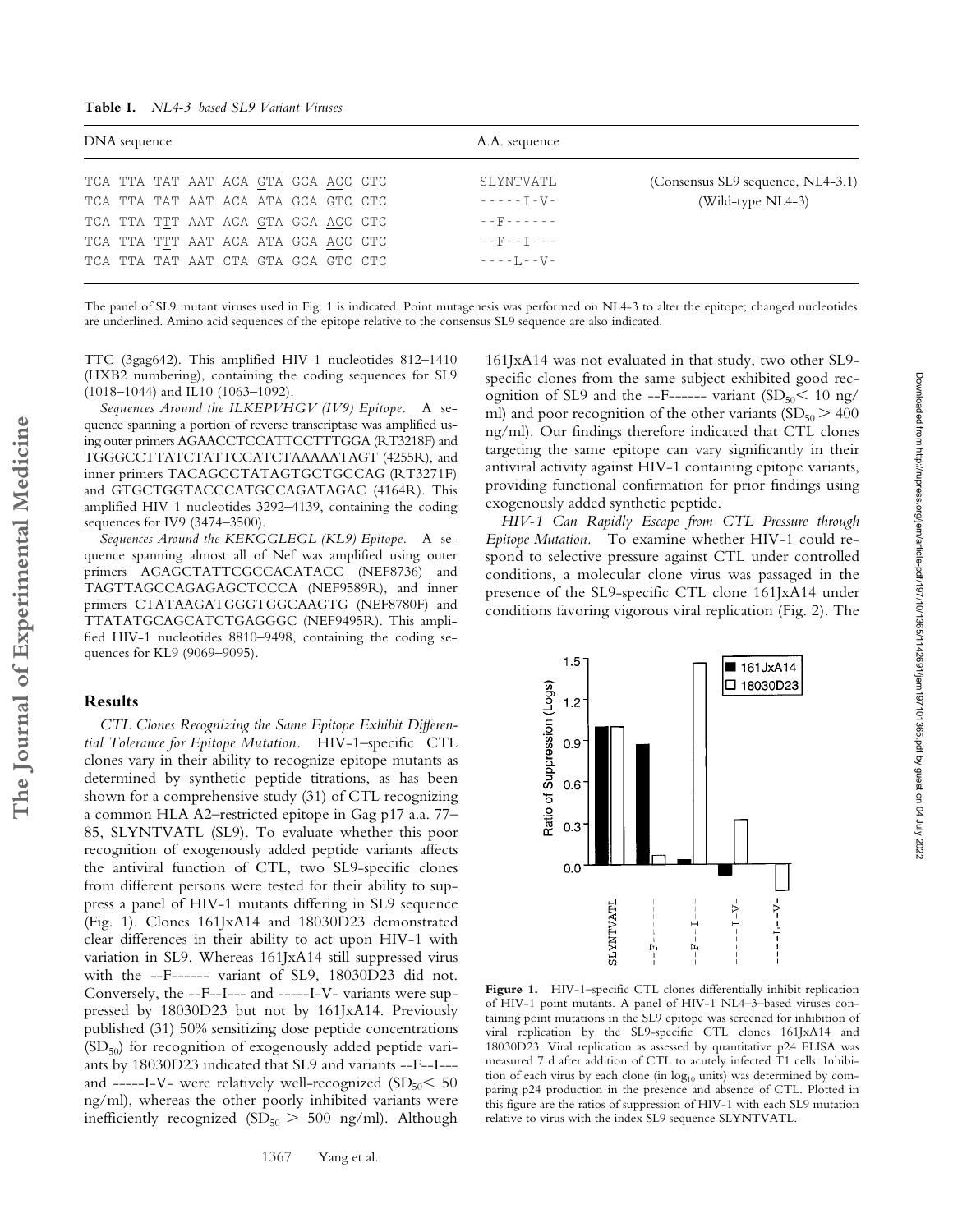

**Figure 2.** Scheme for passaging HIV-1 under selective pressure by CTL. Defined starting virus was grown in T1 cells (able to present antigen to the selecting CTL clone) or a control cell line (unable to present antigen to the CTL due to HLA mismatching or antigen transport defect) in the presence of a selecting CTL clone for 7 d. After this first passage, proviral DNA and supernatant HIV-1 were harvested. These were then used for the analyses of sensitivity to CTL and epitope sequence (Figs. 3, 5, 6, and 7). The virus was also further passaged under the same conditions for a second passage, after which proviral DNA and supernatant HIV-1 were again harvested for analysis.

Downloaded from http://rupress.org/jem/article-pdf/197/10/1365/1142691/jem197101365.pdf by guest on 04 July 2022

Downloaded from http://rupress.org/jenr/article-pdf/197/10/13661/jem197101365.pdf by guest on 04 July 2022

served for 161JxA14 above therefore did not arise for either of these other two clones recognizing the same epitope. Consistent with the absence of this mutation after



Figure 3. The SL9-specific CTL clone 161JxA14 is rapidly escaped by HIV-1. HIV-1 IIIB previously passaged (Fig. 2) under selective pressure in HLA A2-matched T1 cells (bottom row) or no selective pressure in HLA mismatched H9 cells (top row) by the CTL clone 161JxA14 (recognizing the Gag epitope SL9) for 1 (first column) or 2 (second column) wk of passage was tested for susceptibility to this clone or the control clone 68A62 (recognizing an RT epitope). Replication of the control and 161JxA14-selected viruses in T1 cells in the absence (open triangles) or presence (open and closed circles) of CTL is shown. These control and CTL-selected viruses were also sequenced for the SL9 epitope at limiting dilution, and the viral sequences are indicated below each graph. Similar results (decreased susceptibility to inhibition and -----I----- mutation observed after two weeks) were obtained in three experiments using HIV-1 IIIB and one using the molecular clone NL4–3.1 (Table II, Fig. 5, and unpublished data).

viruses resulting from this passaging were then screened for development of resistance to that clone and sequenced for epitope changes (Fig. 3). Selected virus and negative control virus (passaged in parallel in cells unable to present antigen to the clone) were tested for phenotypic sensitivity to that Gag-specific clone or a control HLA A2–restricted RT-specific clone (68A62). Virus that had previously undergone one week of selective passaging remained sensitive to the selecting CTL (Fig. 3, bottom left), but virus that had undergone two weeks of selective passaging developed resistance (Fig. 3 bottom right, see also Fig. 6), as indicated by inhibitory activity relative to the control RTspecific CTL clone. Negative control virus from both passages remained sensitive (Fig. 3 top row). Limiting dilution sequencing revealed that the control virus remained unaltered in the Gag epitope, while CTL-selected virus was also unaltered after 7 d of culture (Fig. 3 bottom left), but contained a predominance of a mutation in the epitope to -----I--- after the second round of passage (Fig. 3, bottom right; see also Fig. 6). Mutation was confined to the SL9 epitope and not observed in flanking sequences (Table II, and unpublished data). This epitope variant was poorly recognized by 161JxA14 in a peptide titration chromium release assay, with an  $SD_{50}$  of  $>100 \mu g/ml$ (Fig. 4). These data indicated that a specific monoclonal genetic escape mutation arose within two weeks of selective pressure by the Gag-specific CTL clone, conferring phenotypic resistance.

*Different CTL Clones Recognizing the Same Epitope Vary in Their Susceptibility to HIV-1 Escape.* Given these results, two other CTL clones recognizing the same Gag SL9 epitope (18030D23 and 115DEC4) derived from two additional HIV-1–infected persons were also tested in the same manner (Fig. 5 and Table II). Resistance was not observed for either Gag-specific clone after two passages (18030D23 Fig. 5, 115DEC4 unpublished data). Epitope sequencing revealed a minority epitope mutation only in virus that had previously undergone two passages under selection by 18030D23 (Fig. 5 and Table II) and none for 115DEC4 (Table II). The -----I--- escape mutation ob-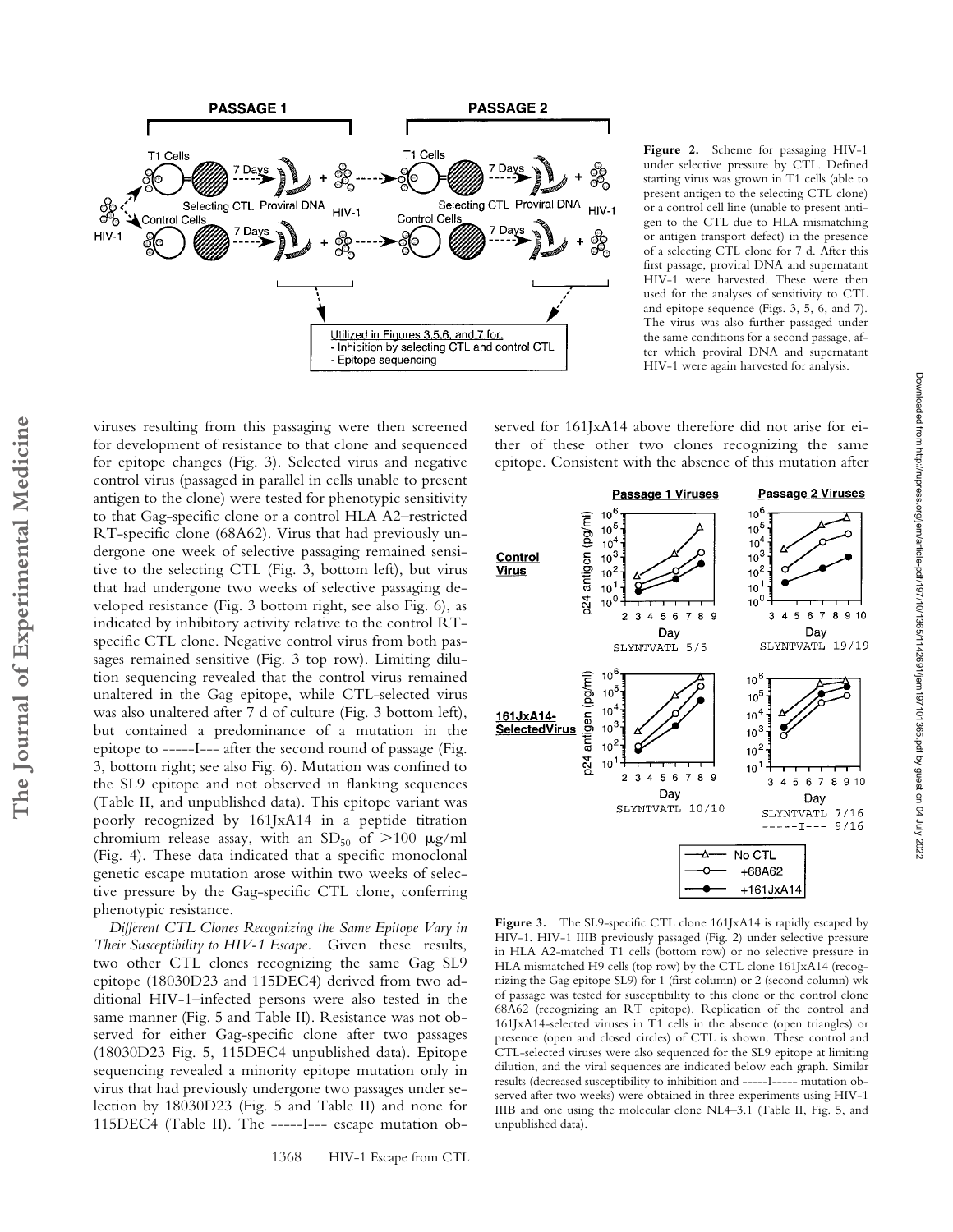| <b>CTL</b>             | Sequence                                           | Frequency |
|------------------------|----------------------------------------------------|-----------|
| 161JxA14 (Gag p17, A2) | CRQILGQLQPSLKTGSEELRSLYNTVATLYCVHQRIDVKDTKEALDKIE  |           |
|                        |                                                    | 1/10      |
|                        |                                                    | 8/10      |
|                        |                                                    | 1/10      |
| 115DEC4 (Gag p17, A2)  | CRQILGQLQPSLQTGSEERRSLYNTVATLYCVHQRIEIKDTKEALDKIE  |           |
|                        |                                                    | 16/16     |
| 18030D23 (Gag p17, A2) | CRQILGQLQPSLQTGSEELRSLYNTVATLYCVHQRIDVKDTKEALDKIE  |           |
|                        |                                                    | 13/15     |
|                        |                                                    | 2/15      |
| 68A62 (RT, A2)         | LTEVVPLTEEAELELAENREILKEPVHGVYYDPSKDLIAEIQKQGQGQW  |           |
|                        |                                                    | 6/12      |
|                        |                                                    | 6/12      |
| 161JD27 (Gag p17, B60) | SEERRSLYNTVATLYCVHQRIEIKDTKEALDKIEEEQNKSKKKAQQAAAD |           |
|                        |                                                    | 9/10      |
|                        |                                                    | 1/10      |

**Table II.** *Comparison of HIV-1 Escape from Multiple CTL Clones Recognizing Epitopes in Gag and RT*

HIV-1 passaged in the presence of CTL (protein specificity, HLA restriction) was sequenced for mutations in and around the recognized epitope. The index epitope and flanking sequences are given, and changes induced by passaging with the CTL are noted below. The frequency of the changes after the second passage (14 days) is given. The epitopes are in bold. Other flanking sequence mutations were not observed in regions sequenced (at least 150 nucleotides upstream and downstream of each epitope).

selection by 18030D23, this epitope variant was previously shown to be somewhat cross-recognized by this clone (with a peptide  $SD_{50}$  of  $\sim$ 100 ng/ml [31]), and the escape virus from 161JxA14 was also noted to be sensitive to inhibition by 18030D23 (Fig. 6). Of note, all three clones demonstrated different T cell receptor sequences (unpublished data). Together, these data indicated that different CTL recognizing the same epitope differ in susceptibility to viral escape mutation, depending on their individual



Figure 4. The SL9 variant -----I--- is poorly recognized by 161JxA14. Lysis of target cells labeled with serial dilutions of exogenously added SL9 or -----I--- variant peptides was assessed by standard chro----I--- variant peptides was assessed by standard chromium release assay.

ability to recognize specific epitope variants. Thus, properties specific to the T cell receptor of individual CTL play an important role in determining the repertoire of epitope mutations that can contribute to escape by differential pressure on the possible mutants.

*HIV-1 Escape from Other Gag- and RT-specific CTL Clones Also Occurs Variably, and Tends to Be Monoclonal.* Evolution of viral resistance against CTL recognizing other epitopes in Gag and RT also was evaluated (Table II). HIV-1 passaged under selective pressure by the HLA A2 restricted RT-specific clone (68A62) contained a single epitope point mutation, again only seen after the second week of passaging, leading to resistance after two weeks of selection, altering ILKEPVHGV to ----L----  $(SD<sub>50</sub>$  of 50 pg/ml versus  $>100 \mu$ g/ml, unpublished data). Two clones (161JD27 and 161Jx12) recognizing different HLA B60 restricted Gag epitopes failed to select for phenotypic resistance, or detected mutations (161JD27 in Table II, not done for 161Jx12) under these conditions. Thus, for the Gag- and RT-specific CTL tested in general, epitope escape mutation was observed after 2 wk of passaging if at all, and consisted of a single virus population differing by a single amino acid. Although multiple potential point mutations can ablate recognition for any given CTL clone (14, 31), only one or no escape mutations arose under pressure by the clones tested here, indicating that the combined fit-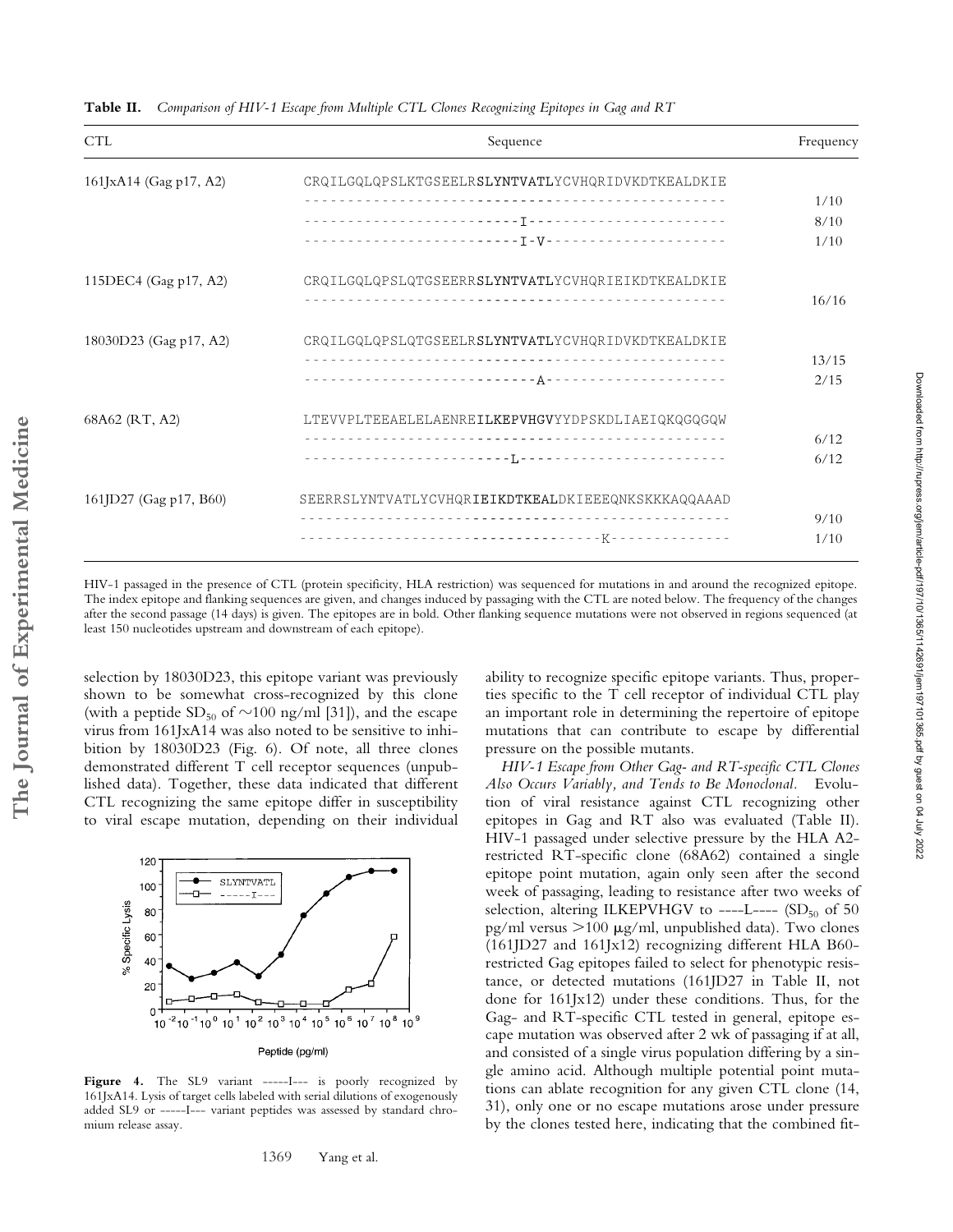

Figure 5. Another SL9-specific CTL clone 18030D23 does not rapidly select resistant virus. The experiment depicted in the Figure 3 was repeated with another clone 18030D23 (derived from another infected person, also recognizing the SL9 epitope) using HIV-1 NL4–3.1 (see also Table II). Again, control virus was passaged under no selective pressure (this time in TAP-deficient T2 cells) or with selective pressure (in HLA A2–matched T1 cells) by the selecting clone (18030D23). These viruses were tested for inhibition by 18030D23 or 68A62 as indicated, and SL9 sequences for these tested viruses are again shown. In a repeat experiment using strain IIIB, neither phenotypic resistance nor SL9 mutation was observed for 18030D23-selected virus (unpublished data).

ness costs and recognition of most potential escape variants outweighed the selective pressure exerted by the CTL on the original epitope. Furthermore, although epitope flanking mutation leading to altered epitope processing has been proposed as a mechanism of escape (42), such changes were not observed (Table II). In general, these findings suggested that escape is limited for CTL recognizing epitopes in structural proteins, due to the fitness constraints of particular epitope variants among potential escape mutations.

*Nef-specific CTL Rapidly Select Polyclonal Mutations In Vitro.* Previous observations that nonrecognized variants of the A2-restricted Gag epitope are uncommon in vivo (31) and that escape occurs readily against Tat- and Nef- but not Gag-specific CTL in acutely SIV-infected macaques (24, 25) prompted evaluation of other CTL clones specific for early expressed proteins. Analysis focused on Nef, a protein commonly targeted by CTL during acute HIV-1 infection (26). HIV-1 was passaged under selection by two CTL clones recognizing an epitope in Nef (STD11 and KM3), again with parallel negative control viruses. Passaging with these CTL produced a strikingly consistent pattern of rapid escape and polyclonal mutation compared with the RT-and Gag-specific CTL. Virus exposed to a single round of selective passage with the clones became highly

1370 HIV-1 Escape from CTL



**Figure 6.** 18030D23 readily inhibits the escape virus for 161JxA14. HIV-1 NL4–3.1 viruses previously passaged (Fig. 2) for 2 wk under no selective pressure in TAP-deficient T2 cells (A) or selective pressure in HLA A2–matched T1 cells (B) by 161JxA14 were tested for susceptibility to viral inhibition by clones 161JxA14 and 18030D23. Below each graph are the SL9 sequences of the tested viruses.

resistant (Fig. 7, bottom left), compared with the negative control virus (Fig. 3, top left). Resistance was associated with a polyclonal mixture of substitution mutations in the epitope and upstream frameshift/stop mutations. Almost all of the frameshifts were due to single adenosine insertions in a stretch of adenosines at the beginning of the epitope (nt. positions  $-1$  to  $+3$  relative to the start of the epitope), or single thymidine deletions in a stretch of thymidines just before the epitope (nt.  $-6$  to  $-2$ ). Because the input virus was a molecular clone (NL4–3.1), these mutations arose de novo within the seven days of selection (three to seven replicative cycles, given an estimated HIV-1 generation time of 1 to 2 d [43, 44]). Downstream epitope flanking mutations were not observed, and multiple upstream mutations disrupted epitope expression. Comparison of the number of mutations induced by the Gag/RT-specific CTL clones compared with the Nef-specific CTL clones indicated a significant difference ( $P \le 0.0001$ ). Moreover, a Nef-specific CTL line recognizing a B\*15-restricted epitope induced a similar pattern of polyclonal epitope mutations and upstream frameshifts (unpublished data). These data therefore indicated that the tested Nef-specific CTL more readily induce escape mutations, including reading frame disruptions, compared with RT- and Gag-specific CTL in vitro. This was further evidence of a key role for fitness constraints in determining escape, given the dispensability of Nef for viral growth in this culture system (45).

### **Discussion**

In contrast to antiretroviral drugs, which readily induce escape mutations in their target proteins under conditions of persistent viremia, escape mutations against CTL responses have not been consistently observed in vivo*.* Lack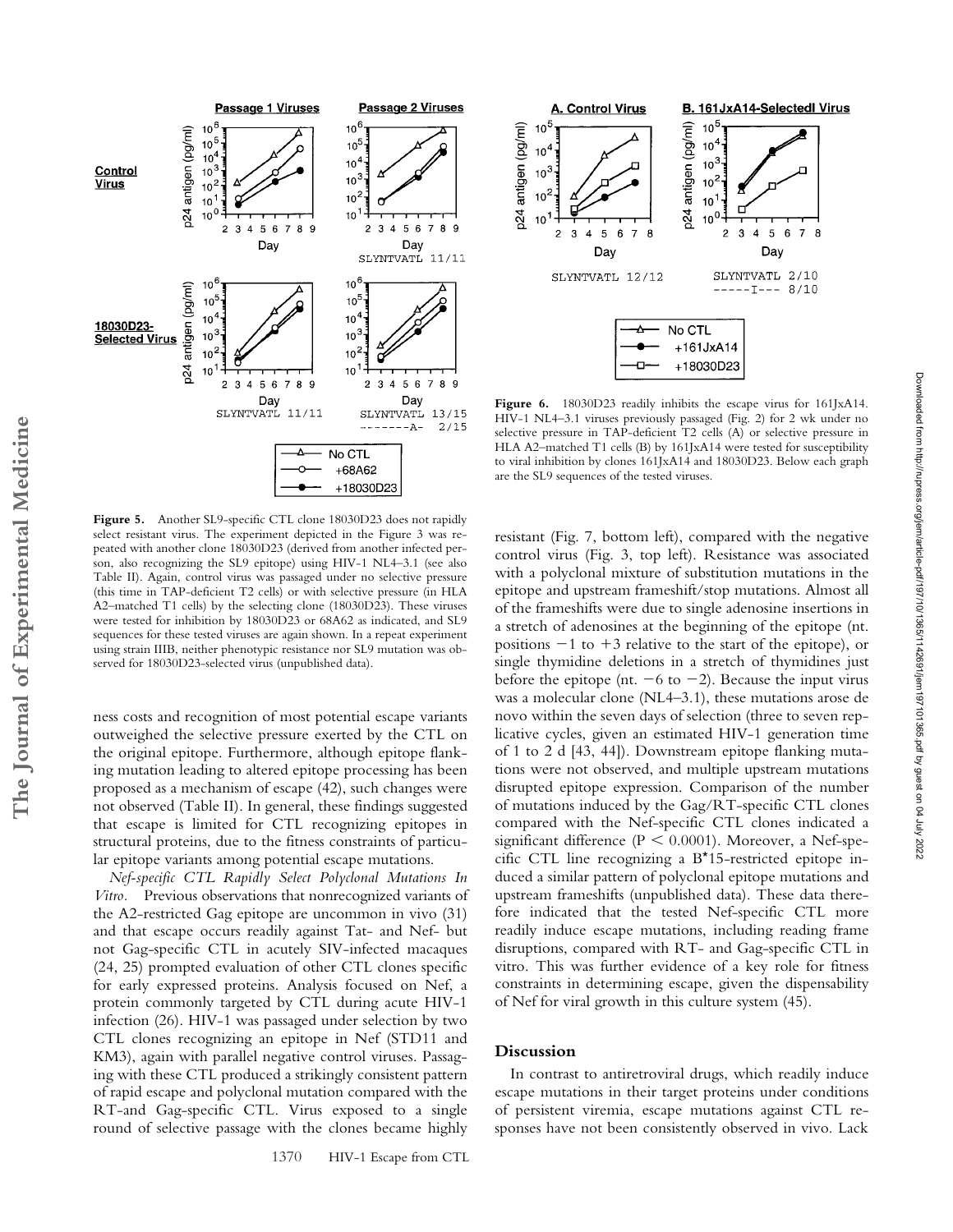

Figure 7. The Nef-specific CTL clone STD11 very rapidly selects resistant virus that contains multiple mutations. HIV-1 NL4–3.1 previously passaged (Fig. 2) under selection by STD11 (recognizing the Nef epitope KEKGGLEGL) was tested for phenotypic sensitivity to STD11 or 68A62, as well as genetic changes in the Nef epitope recognized by STD11. Frameshift  $=$  frameshift mutations upstream of the epitope. Early stop  $=$ substitution mutation upstream of the epitope leading to a stop codon. Similar results were obtained in another experiment using STD11 and HIV-1 IIIB (unpublished data) and two experiments using another clone KM3 of the same specificity (also with both NL4–3.1 and IIIB). Similar results (polyclonal epitope mutations and upstream frameshifts) were also obtained with Nef-specific CTL recognizing an HLA B15-restricted CTL clone and H9 target cells (unpublished data).

of observed escape often has been interpreted to reflect a lack of antiviral pressure by CTL, given the high mutation and replication rates of HIV-1 (46) that should ensure tremendous diversity in CTL epitopes (14). The degree of antiviral pressure by CTL is clearly an important consideration, but escape probably is determined by the relative balance of selective pressure and fitness costs of potential escape mutations. One study has demonstrated reversion of escape mutations after loss of CTL pressure (47), supporting this concept. The replicative capacity of any given virion is determined by its intrinsic fitness and the pressure applied by the immune system. Thus, for any given epitope mutation to gain predominance over the initial epitope within a viral population facing recognition by CTL, its net balance of recognition by CTL and replicative fitness must outweigh that of the wild-type. Lack of observed CTL epitope escape mutations in vivo therefore could be due to any combination of insufficient pressure

1371 Yang et al.

on the wild type epitope, good pressure on variants, or high fitness costs to variants.

These interactions are difficult to evaluate in vivo, where it is impossible to isolate factors such as CTL specificity and function, and input viral sequence. To study HIV-1 escape from CTL in a controlled manner, we devised a strictly defined in vitro system. Previously, in vitro CTL escape mutations had been shown for murine lymphocytic choriomeningitis virus (48) and HIV-1 (11). Thus we systematically examined a panel of HIV-1–specific CTL clones for their ability to drive escape mutations in HIV-1 in vitro, under conditions that allowed vigorous viral replication in the face of weakly inhibitory concentrations of CTL. This system allowed us to evaluate defined factors that influence the interaction of CTL with HIV-1.

We first examined three CTL clones specific for the SL9 epitope in p17 Gag, a common and well-described epitope that appears to develop escape mutations infrequently in vivo (31). These clones exhibited consistently different susceptibility to escape mutation. One clone (161JxA14) rapidly selected phenotypically resistant virus containing a monoclonal mutation (-----I---), after 14 d of selection. The ability of this variant to arise and predominate rapidly suggested that this mutation did not carry a substantial fitness cost, at least in the IIIB and NL4–3 strains used here in vitro. Two other clones, however, did not induce the escape mutation selected by the first. One clone variably selected a different monoclonal mutation (-------A-), and the other induced no detectable mutations. We further confirmed that the -----I--- variant was well recognized by at least one of these two clones, indicating that it escapes 161JxA14 and not the other clone. The variability between these clones was consistent with the finding that their T cell receptors (TCRs) are distinct in terms of  $V\beta$  usage (unpublished data). These data indicate that selective pressure on various epitope mutants is clone-specific, and thus the selective pressure applied on any given potential escape mutant can markedly differ between clones.

Another interesting aspect of these data was the clonality of escape when it did occur. Further experiments with other Gag- and RT-specific CTL revealed the same pattern of monoclonal or no escape. Because CTL nonrecognition should be readily achievable through single point mutations abrogating TCR binding (as demonstrated for SL9-specific clones previously [31]), epitope processing, or MHC-I nonbinding, this narrowness of escape suggested that the replicative fitness constraints for potential escape mutations usually outweighed the replicative advantage gained by nonrecognition by the CTL. For example, MHC-I presentation of epitopes is highly dependent on individual anchor amino acids (49) and should be easily disrupted by any of dozens of single point mutations, yet no such mutations were seen after CTL selection here in vitro or in extensive studies of SL9 sequences in vivo (31, 50). These data suggest that fitness costs may play a substantial role in determining whether escape occurs in SL9 and other epitopes in structural proteins, and may partially ex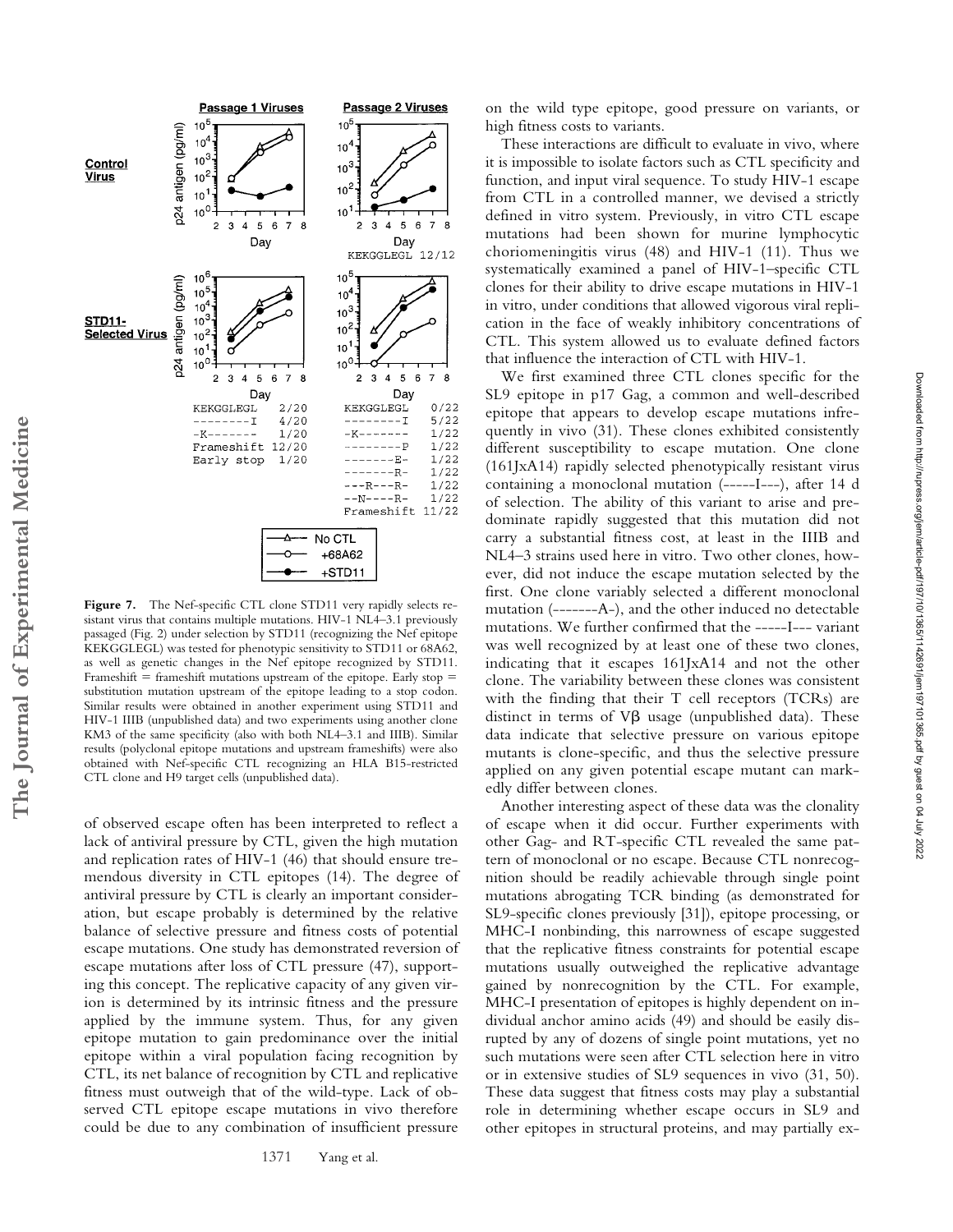plain why SL9 escape mutations are uncommon in vivo (31). A study of another Gag epitope has suggested more directly that fitness constraints are an important determinant of escape (47). In sum, these findings strongly suggest that fitness considerations play a central role in determining whether escape mutations arise within a CTL-pressured HIV-1 population, particularly in the setting of a polyclonal response to viral epitopes (51).

When Nef-specific CTL were evaluated, escape was highly polyclonal and arose much more rapidly and completely. Furthermore, the mutations occurred in multiple sites of the epitope (TCR binding and HLA-binding anchor residues) and were dominated by upstream frameshifts resulting in functional deletion of the epitope. At least two factors likely contributed to the higher degree of escape we observed with Nef-specific CTL clones. First, unlike Gag and RT, Nef is entirely dispensable for viral replication in our culture system (45) and thus changes in Nef (including functional deletion through frameshifts) probably occur with no fitness cost to HIV-1 in vitro. Second, Nef-specific CTL may exert more immune pressure than Gag- or RT-specific CTL. This is seen in the markedly more efficient suppression of viral replication by Nef-specific CTL (Fig. 7), further supported by our observation that Nef-specific CTL are reproducibly more inhibitory for HIV-1 replication than Gag- or RT-specific CTL in vitro (unpublished data), and recent data that the earlier epitope expression in Nef allows more efficient CTL clearance of infected cells (52). Intriguingly, autologous infusion of exogenously expanded Nef-specific CTL has been reported to result in epitope deletion in vivo (19), although generally the *nef* reading frame is remarkably conserved in vivo (53, 54). Because Nef-specific CTL are common, these findings underscore the functional importance of Nef for HIV-1 pathogenesis, as reflected by the apparently high fitness costs in vivo (but not in vitro) favoring its conservation.

**The Journal of Experimental Medicine**

The Journal of Experimental Medicine

Our data may be relevant to several further in vivo observations concerning CTL specificity. During the course of HIV-1 infection, specificity appears to evolve from targeting accessory proteins such as Nef initially to targeting structural proteins in chronic infection (26). Moreover, elegant studies in the SIV model have shown that such early CTL recognizing Tat and Nef induce escape mutations at far higher rates than those recognizing Gag (24, 25, 55). A hypothesis consistent with our data and these findings is that the most antiviral CTL arise early in infection, preferentially targeting early expressed proteins such as Tat and Nef and being of the highest avidity. However, these CTL are rapidly escaped by nonrecognized epitope mutations, leading to loss of antigen to drive persistence of these CTL. Other less efficient CTL recognizing structural proteins can then predominate, and those recognizing the most constrained epitopes continue to persist into chronic infection. This hypothesis would explain the observations of shifting CTL specificities and more consistent findings of escape mutations against early CTL versus late CTL, although further study will be required to support or disprove this scenario. Another aspect concerning the difference between early and late CTL is the suggestion that the high avidity of early CTL may be a determinant of immune pressure and escape (55). However, the Gag SL9-specific clones 161JxA14 and 18030D23 had  $SD<sub>50</sub>$  measurements of 20 ng/ml versus 1 ng/ml, and the lower avidity clone 161JxA14 appeared to be more prone to escape. Although the Nef-specific clones were of high avidity  $(SD_{50} < 100$ pg/ml) and induced more escape, it is difficult to isolate the effects of avidity and epitope mutation fitness costs, and further study will be required to delineate the potential role of avidity in escape.

Another topic of intense interest has been the issue of CTL function in vivo. The clones used for this study were highly selected as potent killers in cytolysis assays. Numerous investigators have suggested that CTL function is diminished in vivo, in reports of lacking CD4 T helper responses (56, 57), diminished CTL production of cytolytic enzymes (58), lack of effector phenotype (59), loss of important signaling molecules such as  $CD3\zeta$  (60), and impaired homing to sites of viral replication (61). Our data hint that CTL pressure in vivo may be suboptimal. Although clone 161JxA14 rapidly and reproducibly selected the -----I--- escape mutation in vitro, this mutation appeared to be in the minority or lacking in the person (Subject 161J) from whom this clone was isolated (1/4 --F--I---, 3/4 --F------; reference 31), consistent with suboptimal selective pressure in vivo. Although suggestive, we cannot exclude that this is due to factors other than suboptimal pressure, such as other CTL exerting pressure on the -----I--- variant, or differing fitness costs between the virus in vivo and the IIIB/NL4–3.1 isolates in our study. Of note, the SL9-specific CTL response in 161J appears to be nearly monoclonal (unpublished observation). Clone STD11 recognizing the Nef epitope KEKGGLEGL also was isolated from 161J, and the predominant epitope sequence in vivo was -K------- (62), which was a minor sequence selected by this clone in vitro. Again, this difference could be due to inadequate selective pressure, differential pressure on the variants by other CTL, or different fitness costs. Since Nef is dispensible in vitro, the latter possibility could be particularly significant.

In conclusion, we find that HIV-1 can readily escape from some virus-specific CTL, indicating that CTL can exert selective pressure that exceeds viral fitness costs. Not all CTL clones are equally susceptible to escape mutations. The interplay of multiple factors affecting immune pressure and viral fitness determines the likelihood of viral escape. Both immune pressure and fitness costs may be influenced by the particular epitope targeted, the protein targeted, and the TCR structure of the selecting CTL clone. Study of escape mutations in vitro may permit a focused evaluation of important issues regarding the role of CTL specificity and function in the immune control of HIV-1. Such an approach may be useful in dissecting the determinants of CTL success and failure in immunopathogenesis and vaccine development, where it may be crucial to optimize the specificity of antiviral responses.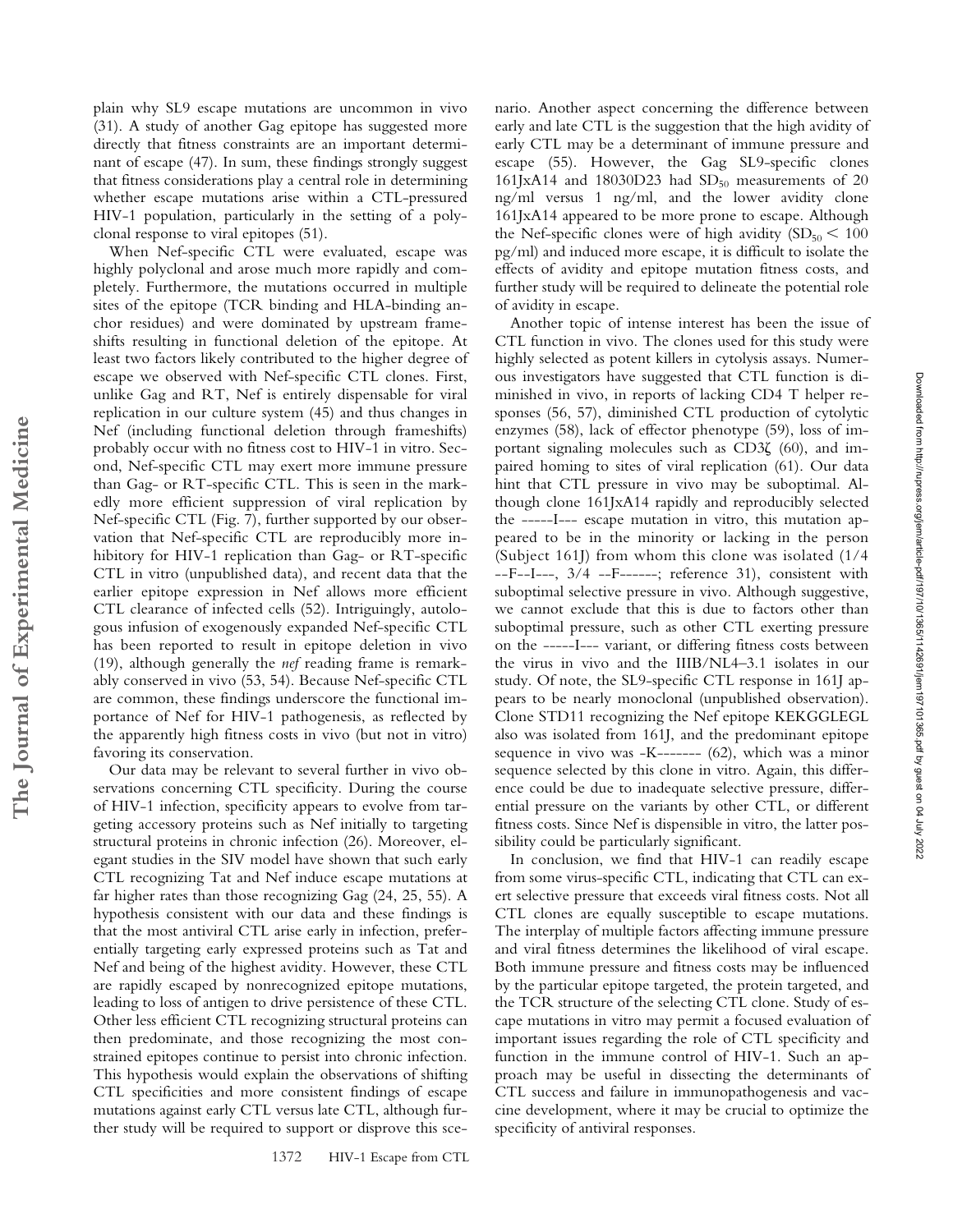This work was supported by Public Health Service grants AI43203 (O.O. Yang), AI39966 (S.A. Kalams), and AI30914 (B.D. Walker). IL-2 was the gift of the National Institutes of Health AIDS Research and Reference Reagent Program.

*Submitted: 16 December 2002 Revised: 11 April 2003 Accepted: 11 April 2003*

#### **References**

**The Journal of Experimental Medicine**

The Journal of Experimental Medicine

- 1. Borrow, P., H. Lewicki, B.H. Hahn, G.M. Shaw, and M.B. Oldstone. 1994. Virus-specific CD8+ cytotoxic T-lymphocyte activity associated with control of viremia in primary human immunodeficiency virus type 1 infection. *J. Virol.* 68: 6103–6110.
- 2. Koup, R.A., J.T. Safrit, Y. Cao, C.A. Andrews, G. McLeod, W. Borkowsky, C. Farthing, and D.D. Ho. 1994. Temporal association of cellular immune responses with the initial control of viremia in primary human immunodeficiency virus type 1 syndrome. *J. Virol.* 68:4650–4655.
- 3. Harrer, T., E. Harrer, S.A. Kalams, T. Elbeik, S.I. Staprans, M.B. Feinberg, Y. Cao, D.D. Ho, T. Yilma, A.M. Caliendo, et al. 1996. Strong cytotoxic T cell and weak neutralizing antibody responses in a subset of persons with stable nonprogressing HIV type 1 infection. *AIDS Res. Hum. Retroviruses.* 12:585–592.
- 4. Rinaldo, C., X.L. Huang, Z.F. Fan, M. Ding, L. Beltz, A. Logar, D. Panicali, G. Mazzara, J. Liebmann, M. Cottrill, et al. 1995. High levels of anti-human immunodeficiency virus type 1 (HIV-1) memory cytotoxic T-lymphocyte activity and low viral load are associated with lack of disease in HIV-1-infected long-term nonprogressors. *J. Virol.* 69:5838–5842.
- 5. Ogg, G.S., X. Jin, S. Bonhoeffer, P.R. Dunbar, M.A. Nowak, S. Monard, J.P. Segal, Y. Cao, S.L. Rowland-Jones, V. Cerundolo, et al. 1998. Quantitation of HIV-1-specific cytotoxic T lymphocytes and plasma load of viral RNA. *Science.* 279:2103–2106.
- 6. Rowland-Jones, S., J. Sutton, K. Ariyoshi, T. Dong, F. Gotch, S. McAdam, D. Whitby, S. Sabally, A. Gallimore, T. Corrah, et al. 1995. HIV-specific cytotoxic T-cells in HIVexposed but uninfected Gambian women. *Nat. Med.* 1:59– 64.
- 7. Langlade-Demoyen, P., N. Ngo-Giang-Huong, F. Ferchal, and E. Oksenhendler. 1994. Human immunodeficiency virus (HIV) nef-specific cytotoxic T lymphocytes in noninfected heterosexual contact of HIV-infected patients. *J. Clin. Invest.* 93:1293–1297.
- 8. Schmechel, S.C., N. Russell, F. Hladik, J. Lang, A. Wilson, R. Ha, A. Desbien, and M.J. McElrath. 2001. Immune defence against HIV-1 infection in HIV-1-exposed seronegative persons. *Immunol. Lett.* 79:21–27.
- 9. Buseyne, F., M. Fevrier, S. Garcia, M.L. Gougeon, and Y. Riviere. 1996. Dual function of a human immunodeficiency virus (HIV)-specific cytotoxic T-lymphocyte clone: inhibition of HIV replication by noncytolytic mechanisms and lysis of HIV-infected CD4+ cells. Virology. 225:248-253.
- 10. Yang, O.O., S.A. Kalams, A. Trocha, H. Cao, A. Luster, R.P. Johnson, and B.D. Walker. 1997. Suppression of human immunodeficiency virus type 1 replication by CD8+ cells: evidence for HLA class I-restricted triggering of cytolytic and noncytolytic mechanisms. *J. Virol.* 71:3120–3128.
- 11. van Baalen, C.A., M. Schutten, R.C. Huisman, P.H. Boers,

R.A. Gruters, and A.D. Osterhaus. 1998. Kinetics of antiviral activity by human immunodeficiency virus type 1-specific cytotoxic T lymphocytes (CTL) and rapid selection of CTL escape virus in vitro. *J. Virol.* 72:6851–6857.

- 12. Koup, R.A. 1994. Virus escape from CTL recognition. *J. Exp. Med.* 180:779–782.
- 13. Bevan, M.J., and T.J. Braciale. 1995. Why can't cytotoxic T cells handle HIV? *Proc. Natl. Acad. Sci. USA.* 92:5765–5767.
- 14. McMichael, A.J., and R.E. Phillips. 1997. Escape of human immunodeficiency virus from immune control. *Annu. Rev. Immunol.* 15:271–296.
- 15. Walker, B.D., and P.J. Goulder. 2000. AIDS. Escape from the immune system. *Nature.* 407:313–314.
- 16. Lieberman, J., P. Shankar, N. Manjunath, and J. Andersson. 2001. Dressed to kill? A review of why antiviral CD8 T lymphocytes fail to prevent progressive immunodeficiency in HIV-1 infection. *Blood.* 98:1667–1677.
- 17. O'Connor, D.H., and D.I. Watkins. 1999. Houdini's box: towards an understanding of AIDS virus escape from the cytotoxic T-lymphocyte response. *Immunogenetics.* 50:237–241.
- 18. Phillips, R.E., S. Rowland-Jones, D.F. Nixon, F.M. Gotch, J.P. Edwards, A.O. Ogunlesi, J.G. Elvin, J.A. Rothbard, C.R. Bangham, C.R. Rizza, et al. 1991. Human immunodeficiency virus genetic variation that can escape cytotoxic T cell recognition. *Nature.* 354:453–459.
- 19. Koenig, S., A.J. Conley, Y.A. Brewah, G.M. Jones, S. Leath, L.J. Boots, V. Davey, G. Pantaleo, J.F. Demarest, C. Carter, et al. 1995. Transfer of HIV-1-specific cytotoxic T lymphocytes to an AIDS patient leads to selection for mutant HIV variants and subsequent disease progression. *Nat. Med.* 1:330–336.
- 20. Goulder, P.J., R.E. Phillips, R.A. Colbert, S. McAdam, G. Ogg, M.A. Nowak, P. Giangrande, G. Luzzi, B. Morgan, A. Edwards, et al. 1997. Late escape from an immunodominant cytotoxic T-lymphocyte response associated with progression to AIDS. *Nat. Med.* 3:212–217.
- 21. Borrow, P., H. Lewicki, X. Wei, M.S. Horwitz, N. Peffer, H. Meyers, J.A. Nelson, J.E. Gairin, B.H. Hahn, M.B. Oldstone, and G.M. Shaw. 1997. Antiviral pressure exerted by HIV-1-specific cytotoxic T lymphocytes (CTLs) during primary infection demonstrated by rapid selection of CTL escape virus. *Nat. Med.* 3:205–211.
- 22. Price, D.A., P.J. Goulder, P. Klenerman, A.K. Sewell, P.J. Easterbrook, M. Troop, C.R. Bangham, and R.E. Phillips. 1997. Positive selection of HIV-1 cytotoxic T lymphocyte escape variants during primary infection. *Proc. Natl. Acad. Sci. USA.* 94:1890–1895.
- 23. Goulder, P.J., C. Brander, Y. Tang, C. Tremblay, R.A. Colbert, M.M. Addo, E.S. Rosenberg, T. Nguyen, R. Allen, A. Trocha, et al. 2001. Evolution and transmission of stable CTL escape mutations in HIV infection. *Nature.* 412:334– 338.
- 24. Allen, T.M., D.H. O'Connor, P. Jing, J.L. Dzuris, B.R. Mothe, T.U. Vogel, E. Dunphy, M.E. Liebl, C. Emerson, N. Wilson, et al. 2000. Tat-specific cytotoxic T lymphocytes select for SIV escape variants during resolution of primary viraemia. *Nature.* 407:386–390.
- 25. Vogel, T.U., T.C. Friedrich, D.H. O'Connor, W. Rehrauer, E.J. Dodds, H. Hickman, W. Hildebrand, J. Sidney, A. Sette, A. Hughes, et al. 2002. Escape in one of two cytotoxic T-lymphocyte epitopes bound by a high-frequency major histocompatibility complex class I molecule, Mamu-A\*02: a paradigm for virus evolution and persistence? *J. Virol.* 76: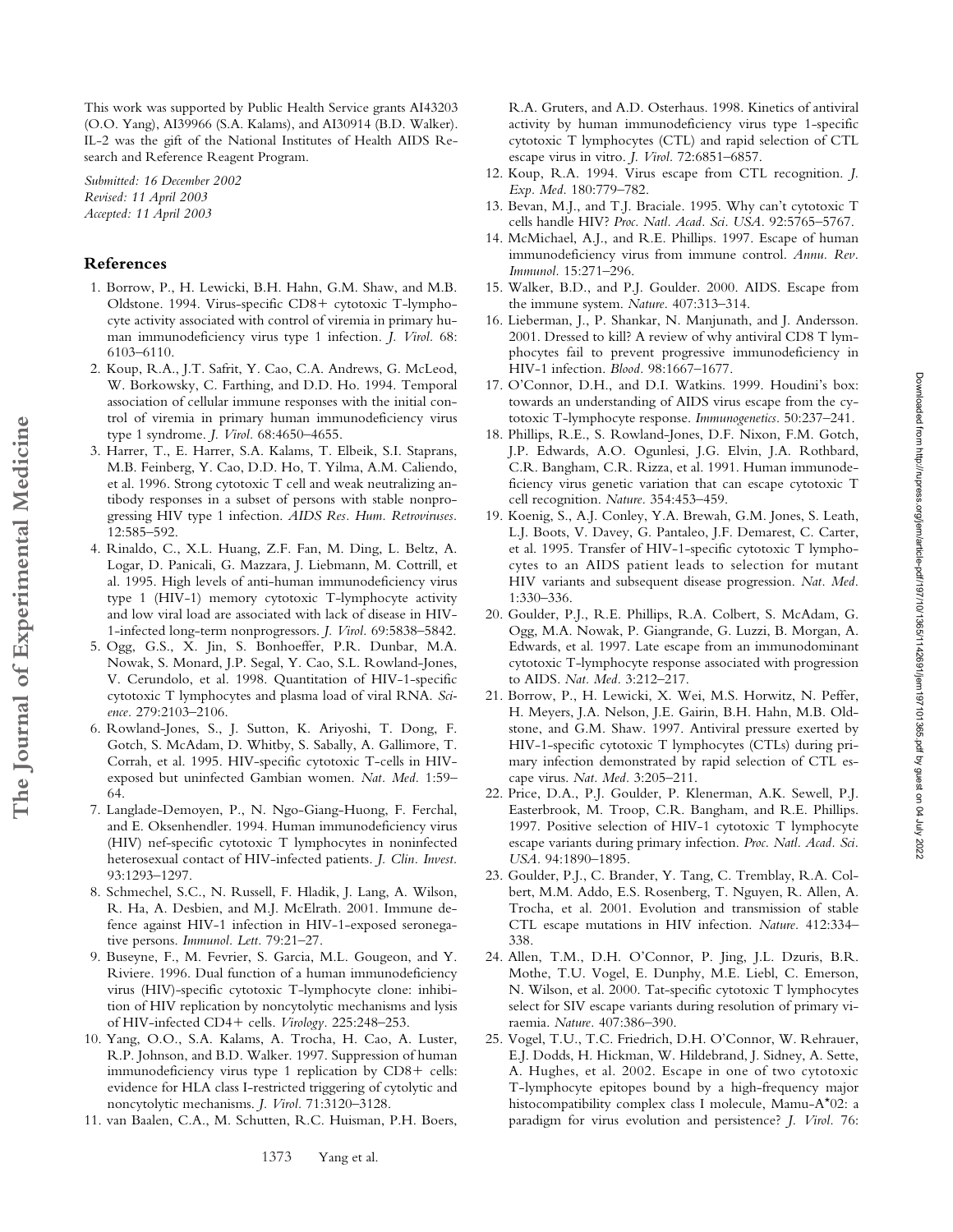11623–11636.

- 26. Goulder, P.J., M.A. Altfeld, E.S. Rosenberg, T. Nguyen, Y. Tang, R.L. Eldridge, M.M. Addo, S. He, J.S. Mukherjee, M.N. Phillips, et al. 2001. Substantial differences in specificity of HIV-specific cytotoxic T cells in acute and chronic HIV infection. *J. Exp. Med.* 193:181–194.
- 27. Meyerhans, A., G. Dadaglio, J.P. Vartanian, P. Langlade-Demoyen, R. Frank, B. Asjo, F. Plata, and S. Wain-Hobson. 1991. In vivo persistence of a HIV-1-encoded HLA-B27 restricted cytotoxic T lymphocyte epitope despite specific in vitro reactivity. *Eur. J. Immunol.* 21:2637–2640.
- 28. Safrit, J.T., C.A. Andrews, T. Zhu, D.D. Ho, and R.A. Koup. 1994. Characterization of human immunodeficiency virus type 1-specific cytotoxic T lymphocyte clones isolated during acute seroconversion: recognition of autologous virus sequences within a conserved immunodominant epitope. *J. Exp. Med.* 179:463–472.
- 29. Nietfield, W., M. Bauer, M. Fevrier, R. Maier, B. Holzwarth, R. Frank, B. Maier, Y. Riviere, and A. Meyerhans. 1995. Sequence constraints and recognition by CTL of an HLA-B27-restricted HIV-1 gag epitope. *J. Immunol.* 154: 2189–2197.
- 30. Seibert, S.A., C.Y. Howell, M.K. Hughes, and A.L. Hughes. 1995. Natural selection on the gag, pol, and env genes of human immunodeficiency virus 1 (HIV-1). *Mol. Biol. Evol.* 12: 803–813.
- 31. Brander, C., K.E. Hartman, A.K. Trocha, N.G. Jones, R.P. Johnson, B. Korber, P. Wentworth, S.P. Buchbinder, S. Wolinsky, B.D. Walker, and S.A. Kalams. 1998. Lack of strong immune selection pressure by the immunodominant, HLA- A\*0201-restricted cytotoxic T lymphocyte response in chronic human immunodeficiency virus-1 infection. *J. Clin. Invest.* 101:2559–2566.
- 32. Hay, C.M., D.J. Ruhl, N.O. Basgoz, C.C. Wilson, J.M. Billingsley, M.P. DePasquale, R.T. D'Aquila, S.M. Wolinsky, J.M. Crawford, D.C. Montefiori, and B.D. Walker. 1999. Lack of viral escape and defective in vivo activation of human immunodeficiency virus type 1-specific cytotoxic T lymphocytes in rapidly progressive infection. *J. Virol.* 73:5509–5519.
- 33. Salter, R.D., D.N. Howell, and P. Cresswell. 1985. Genes regulating HLA class I antigen expression in T-B lymphoblast hybrids. *Immunogenetics.* 21:235–246.
- 34. Salter, R.D., and P. Cresswell. 1986. Impaired assembly and transport of HLA-A and -B antigens in a mutant TxB cell hybrid. *EMBO J.* 5:943–949.
- 35. Popovic, M., M.G. Sarngadharan, E. Read, and R.C. Gallo. 1984. Detection, isolation, and continuous production of cytopathic retroviruses (HTLV-III) from patients with AIDS and pre-AIDS. *Science.* 224:497–500.
- 36. Adachi, A., H.E. Gendelman, S. Koenig, T. Folks, R. Willey, A. Rabson, and M.A. Martin. 1986. Production of acquired immunodeficiency syndrome-associated retrovirus in human and nonhuman cells transfected with an infectious molecular clone. *J. Virol.* 59:284–291.
- 37. Saiki, R.K., D.H. Gelfand, S. Stoffel, S.J. Scharf, R. Higuchi, G.T. Horn, K.B. Mullis, and H.A. Erlich. 1988. Primerdirected enzymatic amplification of DNA with a thermostable DNA polymerase. *Science.* 239:487–491.
- 38. Gibbs, J.S., D.A. Regier, and R.C. Desrosiers. 1994. Construction and in vitro properties of HIV-1 mutants with deletions in "nonessential" genes. *AIDS Res. Hum. Retroviruses.* 10:343–350.
- 39. Johnson, V.A., and B.D. Walker. 1990. HIV-infected cell fu-

1374 HIV-1 Escape from CTL

sion assay. *In* Techniques in HIV Research. B.D. Walker, editor. Stockton Press, New York. 92–94.

- 40. Walker, B.D., C. Flexner, K. Birch-Limberger, L. Fisher, T.J. Paradis, A. Aldovini, R. Young, B. Moss, and R.T. Schooley. 1989. Long-term culture and fine specificity of human cytotoxic T-lymphocyte clones reactive with human immunodeficiency virus type 1. *Proc. Natl. Acad. Sci. USA.* 86:9514–9518.
- 41. Yang, O.O., S.A. Kalams, M. Rosenzweig, A. Trocha, N. Jones, M. Koziel, B.D. Walker, and R.P. Johnson. 1996. Efficient lysis of human immunodeficiency virus type 1-infected cells by cytotoxic T lymphocytes. *J. Virol.* 70: 5799–5806.
- 42. Del Val, M., H.J. Schlicht, T. Ruppert, M.J. Reddehase, and U.H. Koszinowski. 1991. Efficient processing of an antigenic sequence for presentation by MHC class I molecules depends on its neighboring residues in the protein. *Cell.* 66:1145– 1153.
- 43. Ho, D.D., A.U. Neumann, A.S. Perelson, W. Chen, J.M. Leonard, and M. Markowitz. 1995. Rapid turnover of plasma virions and CD4 lymphocytes in HIV-1 infection. *Nature.* 373:123–126.
- 44. Wei, X., S.K. Ghosh, M.E. Taylor, V.A. Johnson, E.A. Emini, P. Deutsch, J.D. Lifson, S. Bonhoeffer, M.A. Nowak, B.H. Hahn, et al. 1995. Viral dynamics in human immunodeficiency virus type 1 infection. *Nature.* 373:117–122.
- 45. Yang, O.O., P.T. Nguyen, S.A. Kalams, T. Dorfman, H.G. Gottlinger, S. Stewart, I.S. Chen, S. Threlkeld, and B.D. Walker. 2002. Nef-mediated resistance of human immunodeficiency virus type 1 to antiviral cytotoxic T lymphocytes. *J. Virol.* 76:1626–1631.
- 46. Coffin, J.M. 1995. HIV population dynamics in vivo: implications for genetic variation, pathogenesis, and therapy. *Science.* 267:483–489.
- 47. Kelleher, A.D., C. Long, E.C. Holmes, R.L. Allen, J. Wilson, C. Conlon, C. Workman, S. Shaunak, K. Olson, P. Goulder, et al. 2001. Clustered mutations in HIV-1 gag are consistently required for escape from HLA-B27-restricted cytotoxic T lymphocyte responses. *J. Exp. Med.* 193:375– 386.
- 48. Aebischer, T., D. Moskophidis, U.H. Rohrer, R.M. Zinkernagel, and H. Hengartner. 1991. In vitro selection of lymphocytic choriomeningitis virus escape mutants by cytotoxic T lymphocytes. *Proc. Natl. Acad. Sci. USA.* 88:11047–11051.
- 49. Eisen, H.N., Y. Sykulev, and T.J. Tsomides. 1996. Antigenspecific T-cell receptors and their reactions with complexes formed by peptides with major histocompatibility complex proteins. *Adv. Protein Chem.* 49:1–56.
- 50. Goulder, P.J., A.K. Sewell, D.G. Lalloo, D.A. Price, J.A. Whelan, J. Evans, G.P. Taylor, G. Luzzi, P. Giangrande, R.E. Phillips, and A.J. McMichael. 1997. Patterns of immunodominance in HIV-1-specific cytotoxic T lymphocyte responses in two human histocompatibility leukocyte antigens (HLA)-identical siblings with HLA-A\*0201 are influenced by epitope mutation. *J. Exp. Med.* 185:1423–1433.
- 51. Douek, D.C., M.R. Betts, J.M. Brenchley, B.J. Hill, D.R. Ambrozak, K.L. Ngai, N.J. Karandikar, J.P. Casazza, and R.A. Koup. 2002. A novel approach to the analysis of specificity, clonality, and frequency of HIV-specific T cell responses reveals a potential mechanism for control of viral escape. *J. Immunol.* 168:3099–3104.
- 52. van Baalen, C.A., C. Guillon, M. van Baalen, E.J. Verschuren, P.H.M. Boers, A.D.M.E. Osterhaus, and R.A. Grut-